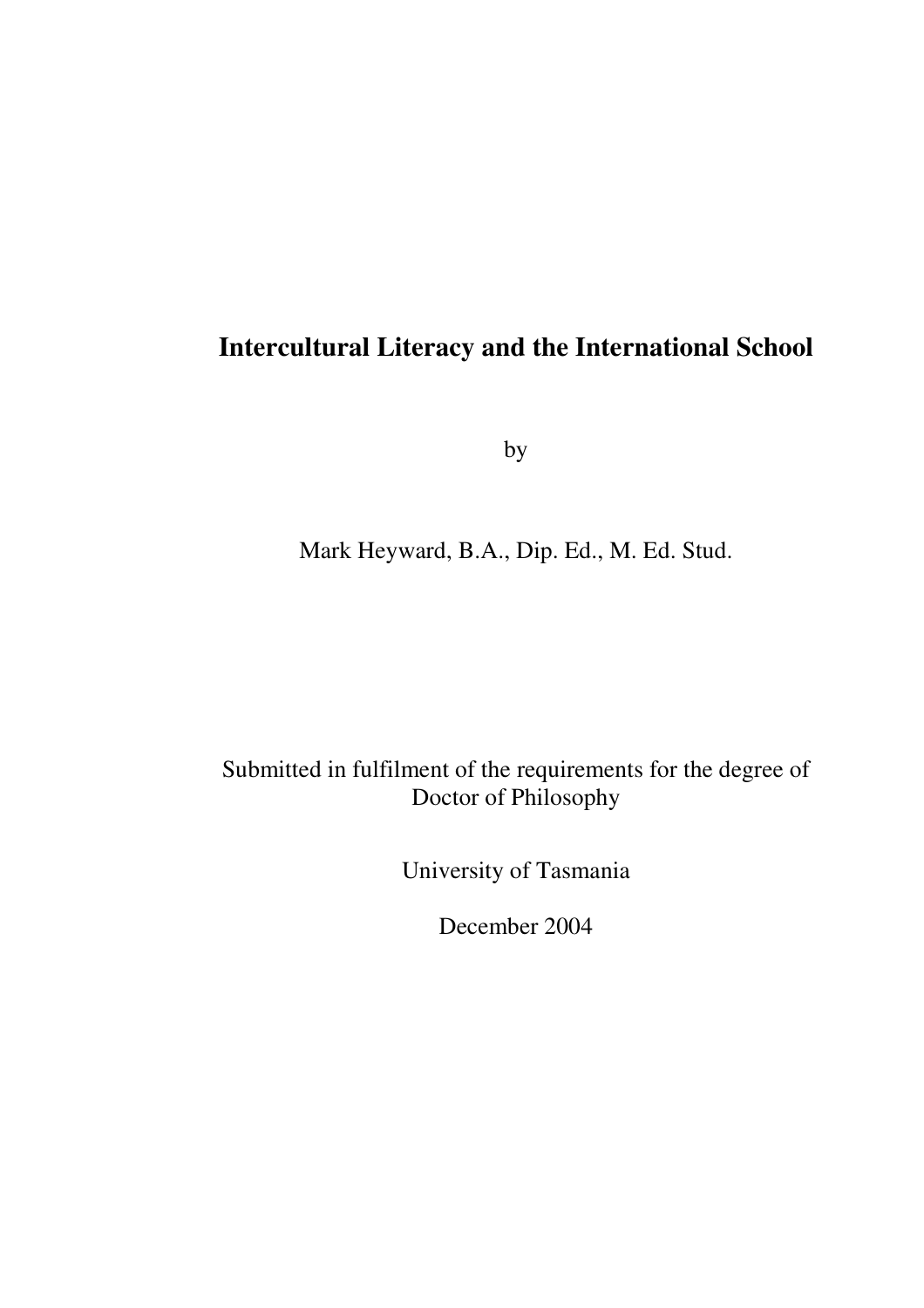This thesis contains no material which has been accepted for a degree or diploma by the University or any other institution, except by way of background information and duly acknowledged in the thesis, and to the best of my knowledge and belief no material previously published or written by another person except where due acknowledgement is made in the text of the thesis.

Signed:

Date: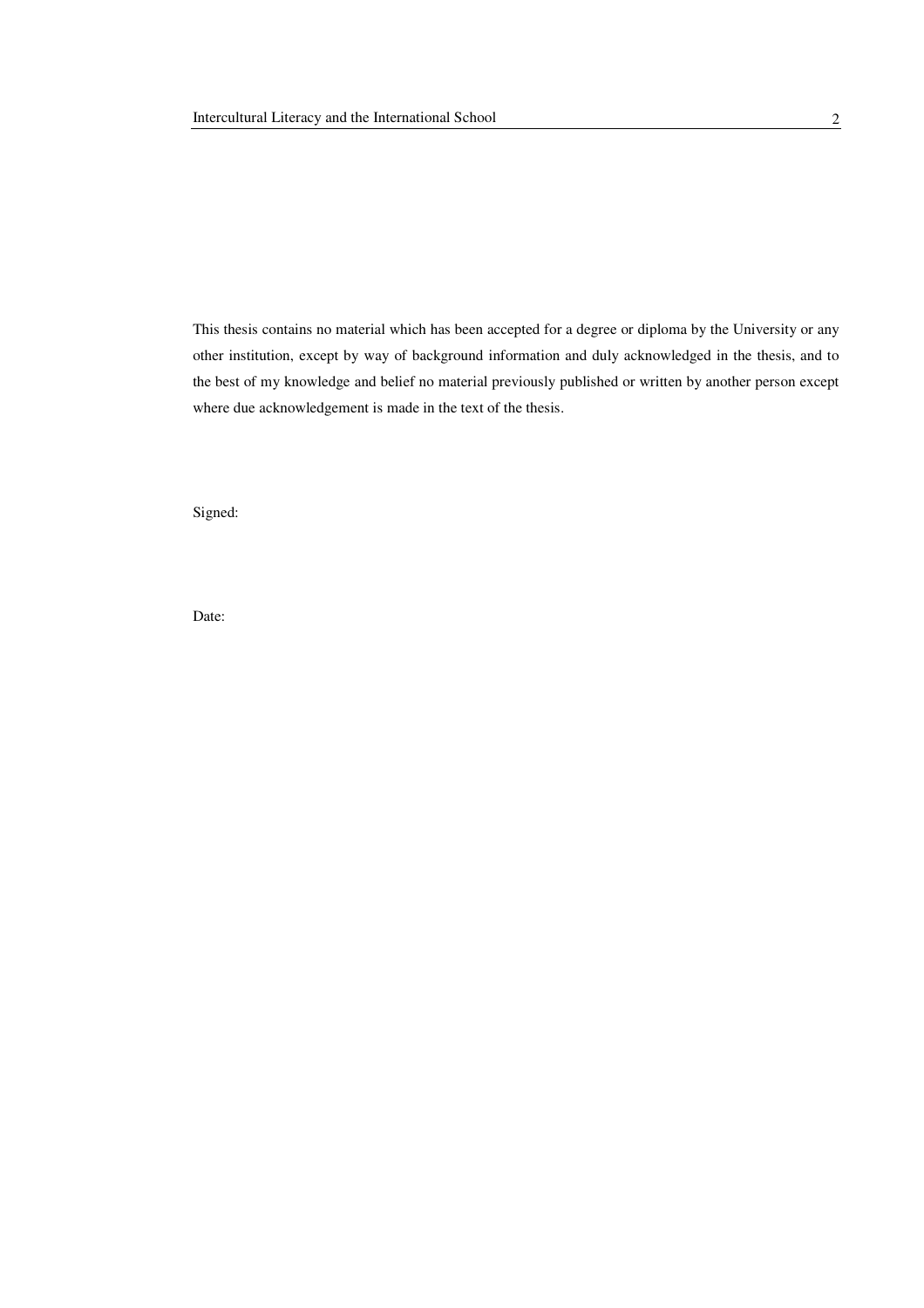This thesis may be made available for loan and limited copying in accordance with the *Copyright Act 1968*.

Signed:

Date: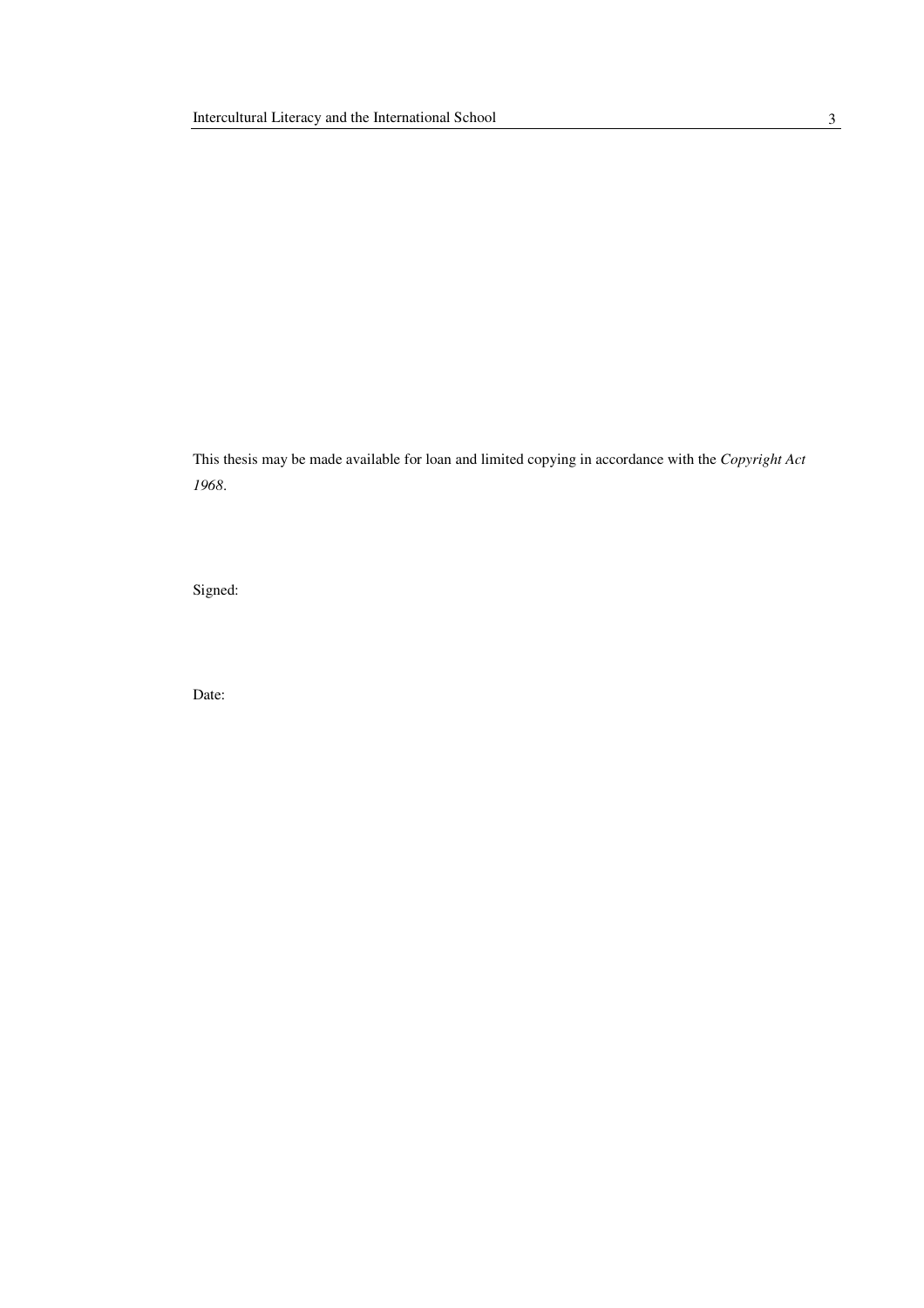### **Acknowledgements**

This thesis is dedicated to my father, who taught me the base values and competencies of intercultural literacy.

I would like to acknowledge and thank those who provided support and assistance in the development of this thesis:

- Kaltim Prima Coal (KPC) for providing access to the site, personnel and documents, welcoming me into the community, providing accommodation and local transportation, and providing assistance with translation
- Dr David Klinger and Conzinc Riotinto of Australia (CRA) for assistance with travel costs
- Language Australia, for assistance with travel costs
- The Department of Education, Culture and Community Development (DECCD), Tasmania, for providing access to the school
- Somchai Sakulthap for friendship, advice and assistance with accommodation in Thailand
- Ibu Ruly for assistance with transcriptions and translation in Jakarta
- Sue Clayton for photographs
- MAJ. Juri Karlis Linins, Dr Hamad Hasan (*IKIP* Bandung) and others who read and commented on drafts of the thesis

I would also especially like to acknowledge and thank those who collaborated in the research:

- Drs Sopantini and Drs Enny Asmororini for voluntary assistance with data collection and translation, and for lengthy discussions on the interpretation of cultural meanings
- Supervisors, past and present, especially Dr John Braithwaite, Dr Joan Abbott-Chapman and Dr Carmel Desmarchelier from the University of Tasmania
- Members of the Tanjung Bara Reference Group including principals, staff and parents of the Tanjung Bara International School
- Elizabeth Traumans and Louise Cunningham for assistance conducting interviews
- Richard Pearce, Anne McKillop-Ostrom and others researching culture learning in international schools, who engaged in dialogue, provided feedback and shared ideas

And, finally, to all those who participated in the study in Tanjung Bara and other schools visited in South East Asia: Thank you for welcoming me into your schools, your communities, your homes and your lives. Thank you for so generously sharing your time and your experiences.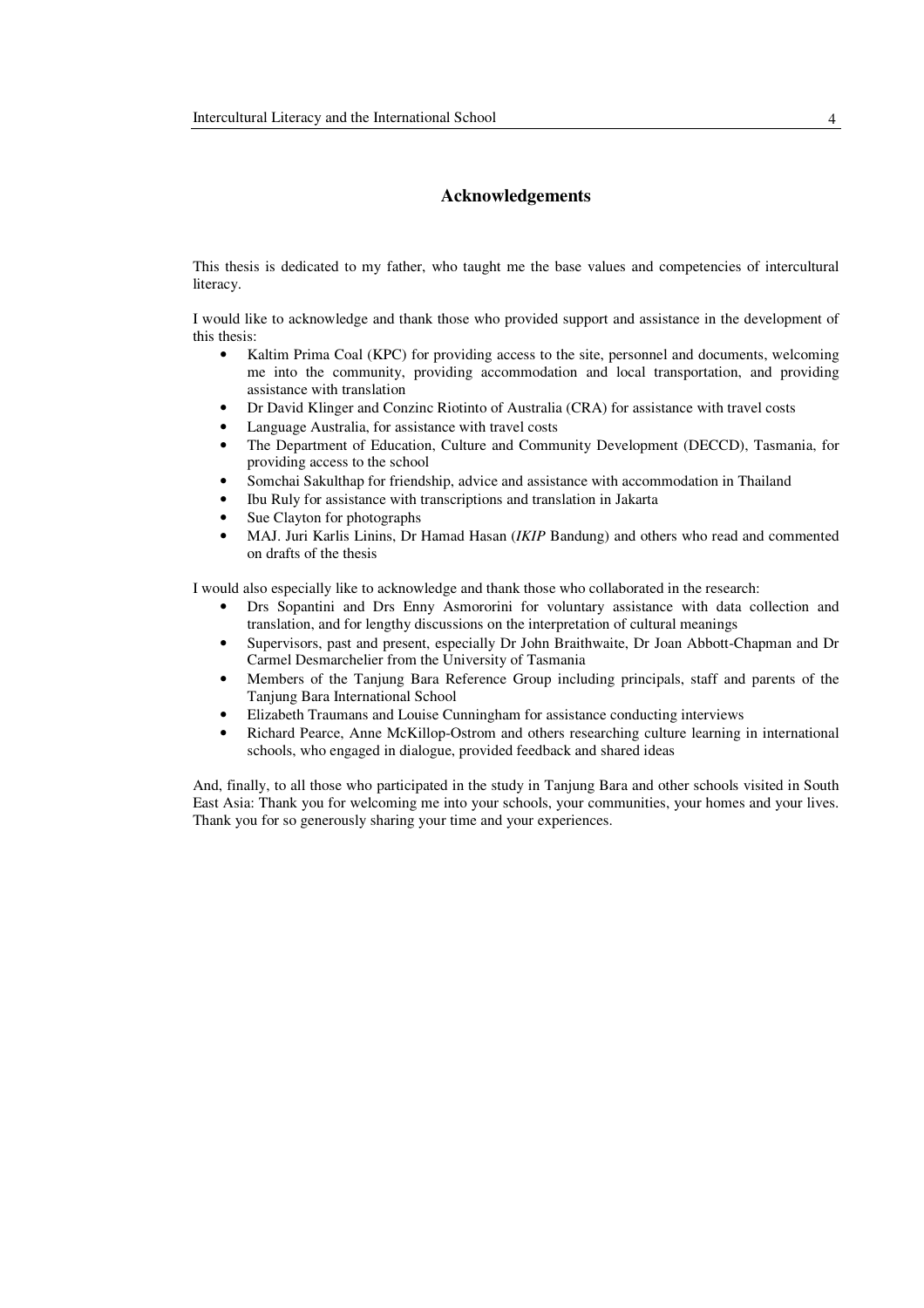#### **Abstract**

In this study a new developmental model describing the nature of intercultural literacy and how it is learnt is proposed and trialled. Intercultural literacy is defined as the understandings, attitudes, competencies and identities which enable effective participation in a cross-cultural setting. As such it is presented as a crucial literacy for the globalised world of the twenty-first century.

The Multidimensional Model for the Development of Intercultural Literacy is developed on the basis of theory from social psychology and international education, is checked for validity against reference groups in the field – practitioners in international schools in Indonesia, Singapore and Thailand - and is modified in the light of inputs received.

The model is then trialled in the context of a case study of the Tanjung Bara International School and its community in East Kalimantan, Indonesia. The case study seeks to map the school and community in terms of intercultural literacy, evaluate the school's intercultural literacy curriculum and explore the relationship between the community and school in relation to intercultural literacy learning. The broad aim is to determine the extent to which the proposed model is useful in helping to describe the case and to answer the questions posed by the case study.

The case study concludes that the school and its community is predominately at a monocultural or 'distancing' level with a smaller group moving into the more positive learning stage characteristic of the cross-cultural level in the model. The community is found to have been deeply divided on cultural lines between the Indonesian and the largely Australian expatriate communities. The international school contributed to this divide through reinforcing the status of expatriates as privileged and separate. The objectives of the curriculum and non-core school programs to facilitate intercultural literacy were found to have been seriously hampered by this cultural divide, among other factors. The school was not found to have played a significant role in facilitating intercultural literacy learning in the broader community.

The thesis concludes that the proposed Multidimensional Model for the Development of Intercultural Literacy is useful in this case study and is potentially useful in a wide range of contexts, particularly in international schools and their communities. It provides a tool which may assist educators in understanding intercultural literacy and facilitate the development of policy and practice including curriculum, extra-curricular programs and assessment.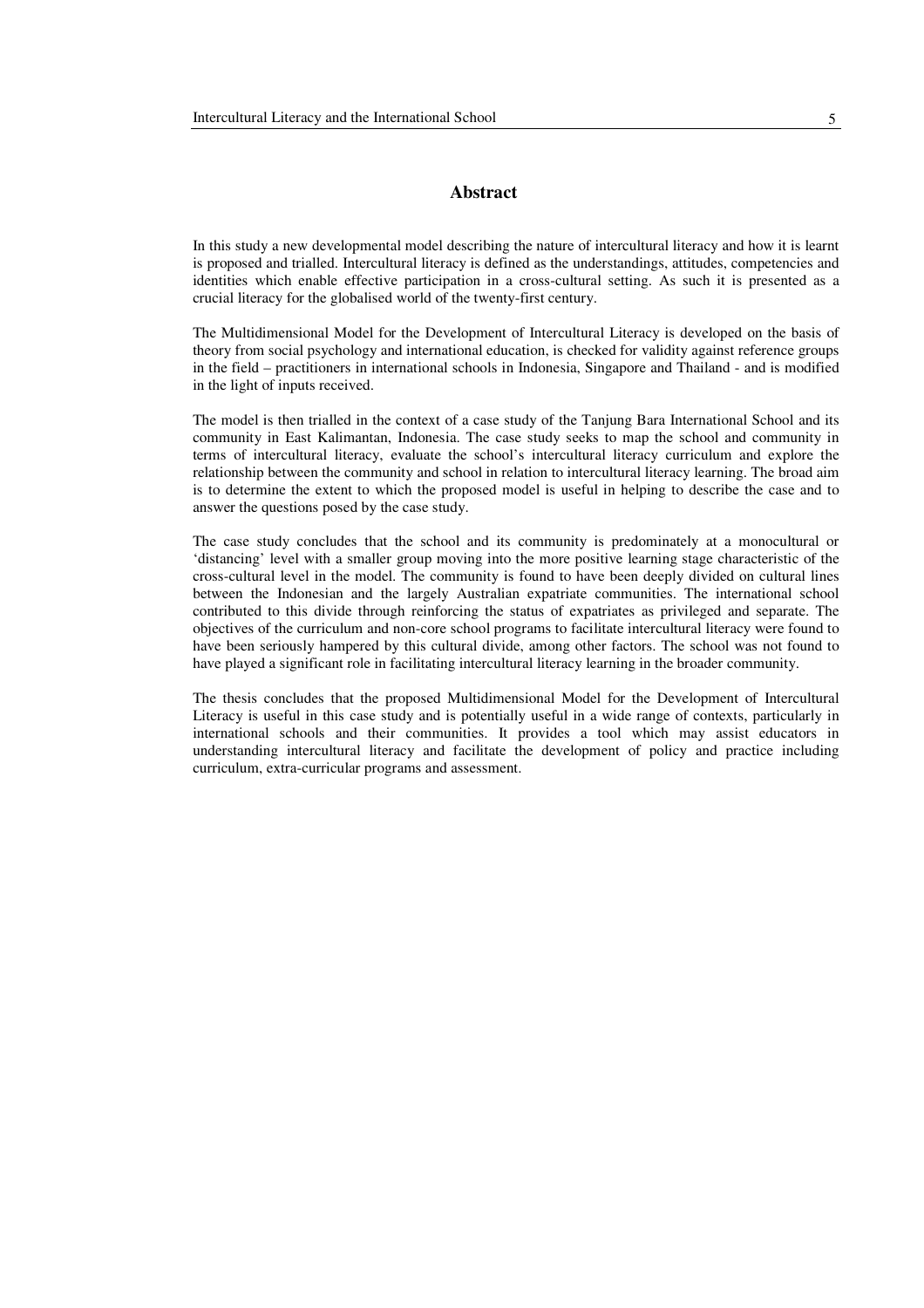# **Table of Contents**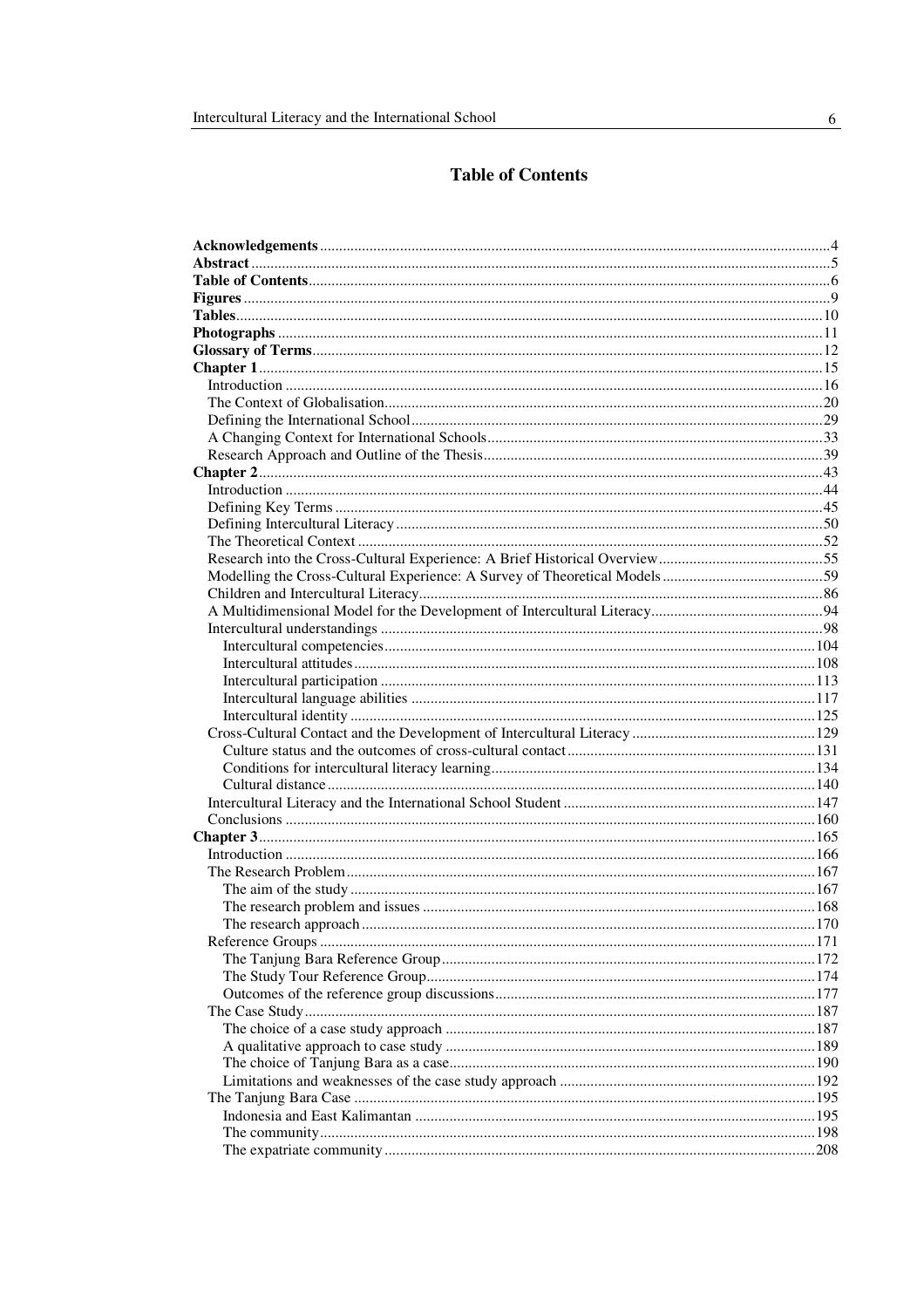| The developmental model for intercultural literacy as a conceptual framework236                       |  |
|-------------------------------------------------------------------------------------------------------|--|
|                                                                                                       |  |
|                                                                                                       |  |
|                                                                                                       |  |
|                                                                                                       |  |
|                                                                                                       |  |
|                                                                                                       |  |
|                                                                                                       |  |
|                                                                                                       |  |
|                                                                                                       |  |
|                                                                                                       |  |
|                                                                                                       |  |
|                                                                                                       |  |
|                                                                                                       |  |
|                                                                                                       |  |
|                                                                                                       |  |
|                                                                                                       |  |
|                                                                                                       |  |
|                                                                                                       |  |
|                                                                                                       |  |
|                                                                                                       |  |
|                                                                                                       |  |
|                                                                                                       |  |
|                                                                                                       |  |
|                                                                                                       |  |
| Summary: Intercultural literacy levels in the Tanjung Bara community Phase One 351                    |  |
|                                                                                                       |  |
|                                                                                                       |  |
|                                                                                                       |  |
|                                                                                                       |  |
|                                                                                                       |  |
|                                                                                                       |  |
|                                                                                                       |  |
|                                                                                                       |  |
|                                                                                                       |  |
|                                                                                                       |  |
|                                                                                                       |  |
|                                                                                                       |  |
|                                                                                                       |  |
| The Impact of the School Program on Intercultural Literacy in the Community 425                       |  |
|                                                                                                       |  |
| The impact of the curriculum and non-core programs on students and the wider community 432            |  |
|                                                                                                       |  |
|                                                                                                       |  |
|                                                                                                       |  |
| The impact of community activities on intercultural literacy in international school students and the |  |
|                                                                                                       |  |
|                                                                                                       |  |
|                                                                                                       |  |
|                                                                                                       |  |
| The Utility of the Multidimensional Model for the Development of Intercultural Literacy485            |  |
|                                                                                                       |  |

 $\frac{1}{2}$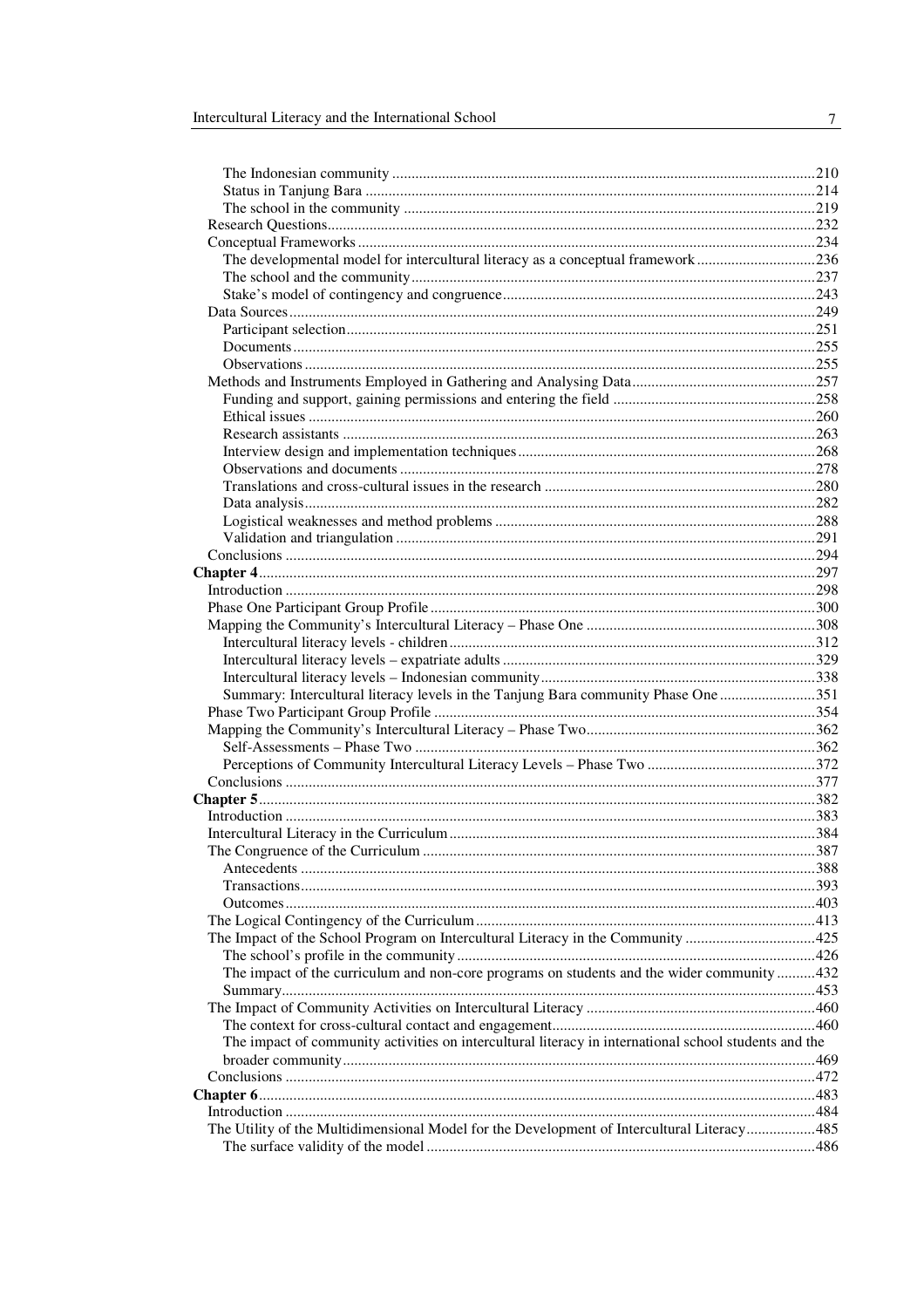| Monocultural Level III; a critical point in the development of intercultural literacy 499                  |  |
|------------------------------------------------------------------------------------------------------------|--|
|                                                                                                            |  |
|                                                                                                            |  |
|                                                                                                            |  |
| Supporting intercultural literacy learning with a pluralist school culture and an interculturally literate |  |
|                                                                                                            |  |
| Intercultural literacy learning, the international school curriculum and extra-curricular programs 511     |  |
|                                                                                                            |  |
|                                                                                                            |  |
|                                                                                                            |  |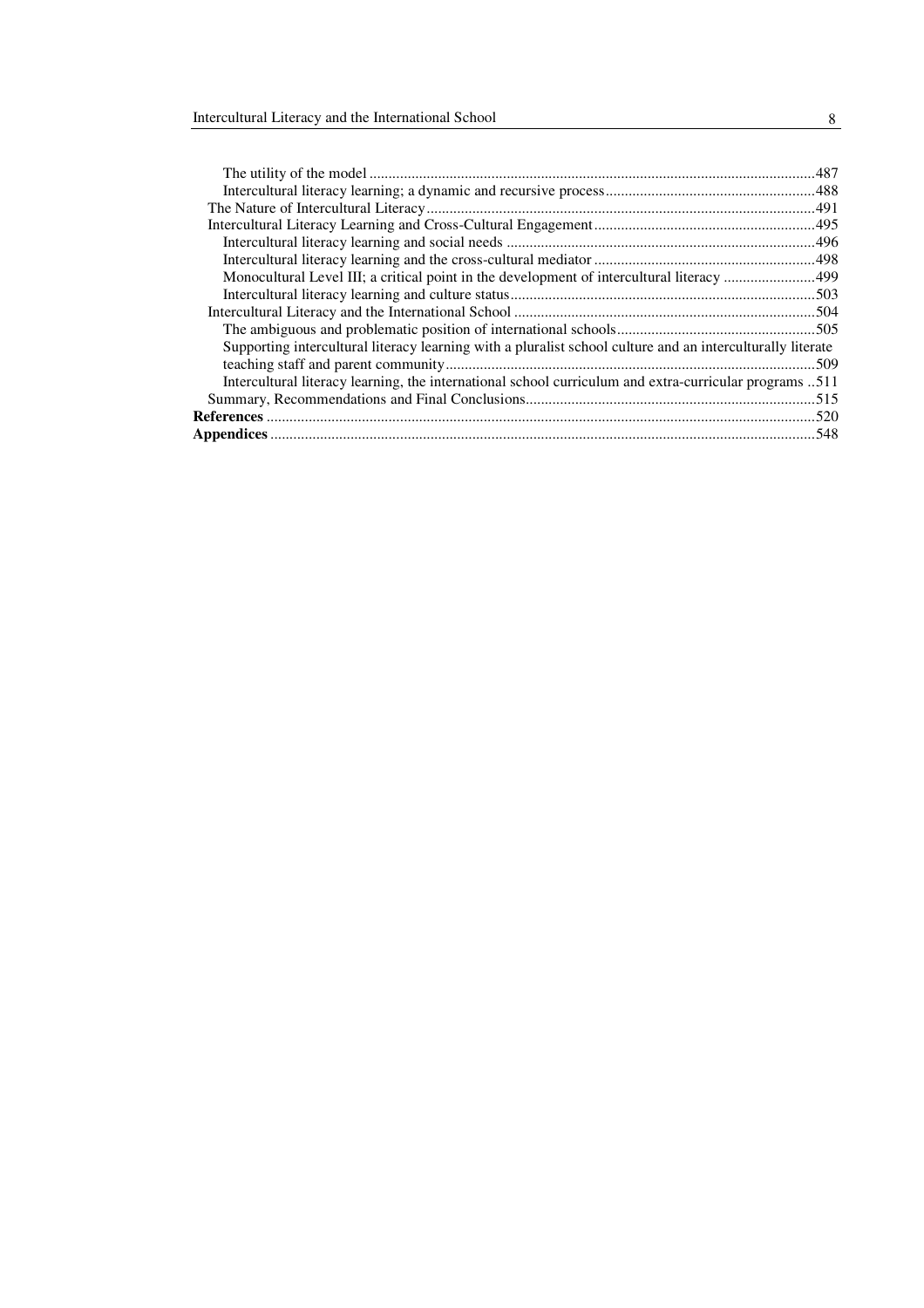## **Figures**

| Figure 2.1:<br>Figure 2.2: | Anderson's (1994) Cross-Cultural Adaptation Model<br>First Iteration: A Multidimensional Model for the Development of Intercultural | 80        |
|----------------------------|-------------------------------------------------------------------------------------------------------------------------------------|-----------|
|                            | Literacy                                                                                                                            |           |
| Figure 2.3:                | Berry's Categorical Model of Acculturation                                                                                          | 96<br>132 |
| Figure 3:1                 | Reference Groups - Coded Responses to the Draft Model by School Type                                                                | 180       |
| Figure 3.2:                | Final Iteration: A Multidimensional Model for the Development of Intercultural                                                      | 183       |
|                            | Literacy                                                                                                                            |           |
| Figure 3.3:                | Map of Sangatta including Tanjung Bara (KPC 1992)                                                                                   | 200-201   |
| Figure 3.4:                | Status Within the Tanjung Bara Community - a Map                                                                                    | 219       |
| Figure 3.5:                | The School in the Community - Actors                                                                                                | 242       |
| Figure 3.6:                | The School in the Community - Activities                                                                                            | 243       |
| Figure 3.7:                | Stake's Program Description Matrix (1967)                                                                                           | 245       |
| Figure 3.8:                | Core Activities in the Tanjung Bara Case - Stake's Program Description Matrix                                                       |           |
|                            |                                                                                                                                     | 246       |
| Figure 3.9:                | Non-Core Activities in the Tanjung Bara Case - Stake's Program Description                                                          |           |
|                            | Matrix                                                                                                                              | 247       |
| Figure $3.10$ :            | Community Activities in the Tanjung Bara Case - Stake's Program Description                                                         |           |
|                            | Matrix                                                                                                                              | 248       |
| Figure $3.11$ :            | Components of Data Analysis: Flow Model (Miles and Huberman 1994)                                                                   | 286       |
| Figure 3.12:               | Components of Data Analysis: Flow Model Adapted from Miles and Huberman                                                             |           |
|                            | (1994)                                                                                                                              | 287       |
| Figure 4.1:                | Age Profile - Phase One                                                                                                             | 300       |
| Figure 4.2:                | Gender Distribution - Phase One                                                                                                     | 301       |
| Figure 4.3:                | Marital Status - Phase One                                                                                                          | 302       |
| Figure 4.4:                | Subgroups - Phase One                                                                                                               | 303       |
| Figure 4.5:                | National and Religious Background - Phase One                                                                                       | 304       |
| Figure 4.6:                | Previous International Experience - Phase One                                                                                       | 306       |
| Figure 4.7:                | Year Arrived On Site - Phase One                                                                                                    | 307       |
| Figure 4.8:                | Intercultural Literacy Scores: Children - Phase One                                                                                 | 312       |
| Figure 4.9:                | Disaggregated Intercultural Literacy Scores: International School Children -                                                        |           |
|                            | Phase One                                                                                                                           | 315       |
| Figure $4.10$ :            | Mean Intercultural Literacy Scores: Expatriate Adults - Phase One                                                                   | 329       |
| Figure $4.11$ :            | Disaggregated Intercultural Literacy Scores: Expatriate Adults - Phase One                                                          | 331       |
| Figure $4.12$ :            | Mean Intercultural Literacy Scores: Indonesian Community - Phase One                                                                | 338       |
| Figure $4.13$ :            | Disaggregated Intercultural Literacy Scores: Indonesian Community - Phase One                                                       | 340       |
| Figure 4.14:               | Intercultural Literacy Levels: Total - Phase One                                                                                    | 352       |
| Figure $4.15$ :            | Intercultural Literacy Levels: Phase One - Children                                                                                 | 353       |
| Figure 4.16:               | Intercultural Literacy Levels: Phase One - Adults (Indonesian and Expatriate)                                                       | 353       |
|                            |                                                                                                                                     | 363       |
| Figure 4.17:               | Age Distribution – Phase One                                                                                                        | 355       |
| Figure 4.18:               | Gender Distribution - Phase Two                                                                                                     | 356       |
| Figure $4.19$ :            | Marital Status - Phase Two                                                                                                          | 357       |
| Figure 4.20:               | Subgroups - Phase Two                                                                                                               | 358       |
| Figure 4.21:               | National and Religious Background - Phase Two                                                                                       | 359       |
| Figure 4.22:               | Previous International Experience - Phase Two                                                                                       | 360       |
| Figure $4.23$ :            | Year Arrived On Site - Phase Two                                                                                                    | 361       |
| Figure 4.24                | Intercultural Literacy: Self Assessment                                                                                             | 362       |
| Figure 4.25                | Intercultural Literacy - Self Assessment: Phase Two Adults (Indonesian and                                                          |           |
|                            | Expatriate)                                                                                                                         | 364       |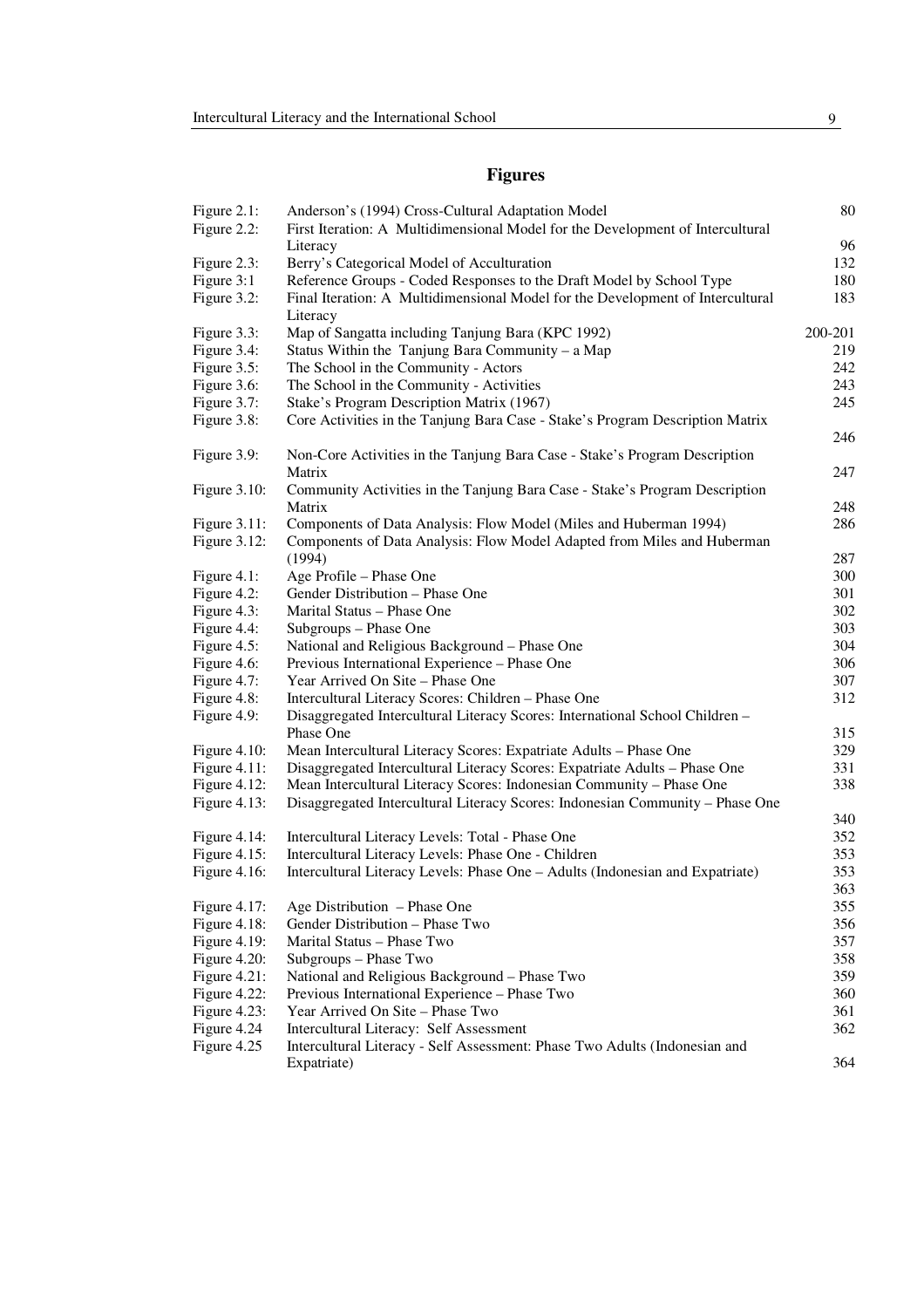## **Tables**

| Table $2.1$ : | Three-Stage U Curve Model                                                                                          | 60    |
|---------------|--------------------------------------------------------------------------------------------------------------------|-------|
| Table 2.2:    | Four-Stage Culture Shock Model                                                                                     | 62    |
| Table 2.3:    | Adler's (1975) Five-Stage Transition Experience Model                                                              | 64    |
| Table 2.4:    | Hanvey's (1976) Model of Cross-Cultural Awareness Development                                                      | 66    |
| Table 2.5:    | Berry, Poortinga, Segall, and Dasen's Five-Stage Adaptation Model                                                  | 69    |
| Table 2.6:    | Christensen's (1989) Developmental Model for Cross-Cultural Awareness                                              | 71-72 |
| Table 2.7:    | Meyer's (1991) Developmental Model for Intercultural Learning                                                      | 73    |
| Table 2.8:    | Kordes' (1991) Developmental Model for Intercultural Learning                                                      | 74    |
| Table 2.9:    | Bennett's (1993) Developmental Model of Intercultural Sensitivity                                                  | 75    |
| Table 2.10:   | Grove and Torbiorn's (1993) Adjustment Cycle                                                                       | 77    |
| Table 2.11:   | Gudykunst (1994) Concept of Culture Learning                                                                       | 78    |
| Table 2.12:   | Elliot and Baumgart's (1995) Hierarchical Model for Intercultural Awareness                                        | 81    |
| Table 2.13:   | Allan's (2003) Intercultural Learning Continuum                                                                    | 159   |
| Table 3.1:    | Tanjung Bara Reference Group - 1996                                                                                | 173   |
| Table 3.2:    | Categorisation of Reference Group Schools                                                                          | 179   |
| Table 3.3:    | Schooling Provision for Children in Tanjung Bara                                                                   | 212   |
| Table 3.4:    | Tanjung Bara International School Student Population by Age at January 1996                                        | 221   |
| Table 3.5:    | Tanjung Bara International School Student Population by Gender - January<br>1996                                   | 222   |
| Table 3.6:    | Tanjung Bara International School Student Population by National Background<br>- January 1996                      | 222   |
| Table 3.7:    | Phase II Group Discussions Conducted On Site - 1996                                                                | 278   |
| Table 4.1:    | Coding of Intercultural Literacy Levels                                                                            | 309   |
| Table 4.2:    | Average Intercultural Literacy Score by Group                                                                      | 310   |
| Table 4.3:    | Disaggregated Intercultural Literacy Scores - Children Phase One                                                   | 314   |
| Table 4.4:    | Disaggregated Intercultural Literacy Scores - Expatriate Adults Phase One                                          | 330   |
| Table 4.5:    | Disaggregated Intercultural Literacy Scores - Expatriate Adults Phase One                                          | 339   |
| Table 4.6:    | Comparison between Phase One and Phase Two Assessment                                                              | 366   |
| Table 4.7:    | Comparison between Assessments of Children in Phase One and Phase Two                                              | 370   |
| Table 5.1:    | Perceived Impact of Non-Core School Activities on Intercultural Literacy - Self                                    | 440   |
| Table 5.2:    | Perceived Impact of Non-Core School Activities on Intercultural Literacy -<br><b>International School Students</b> | 440   |
| Table 5.3:    | Perceived Impact of Non-Core School Activities on Intercultural Literacy -<br><b>Expatriate Community</b>          | 441   |
| Table 5.4:    | Perceived Impact of Non-Core School Activities on Intercultural Literacy -<br><b>Indonesian Community</b>          | 441   |
| Table 5.5:    | Community Activities involving Cross-Cultural Interaction between Children<br>and Families in Tanjung Bara         | 461   |
| Table 5.6:    | Community Activities involving Cross-Cultural Interaction between Adults in<br>Tanjung Bara                        | 446   |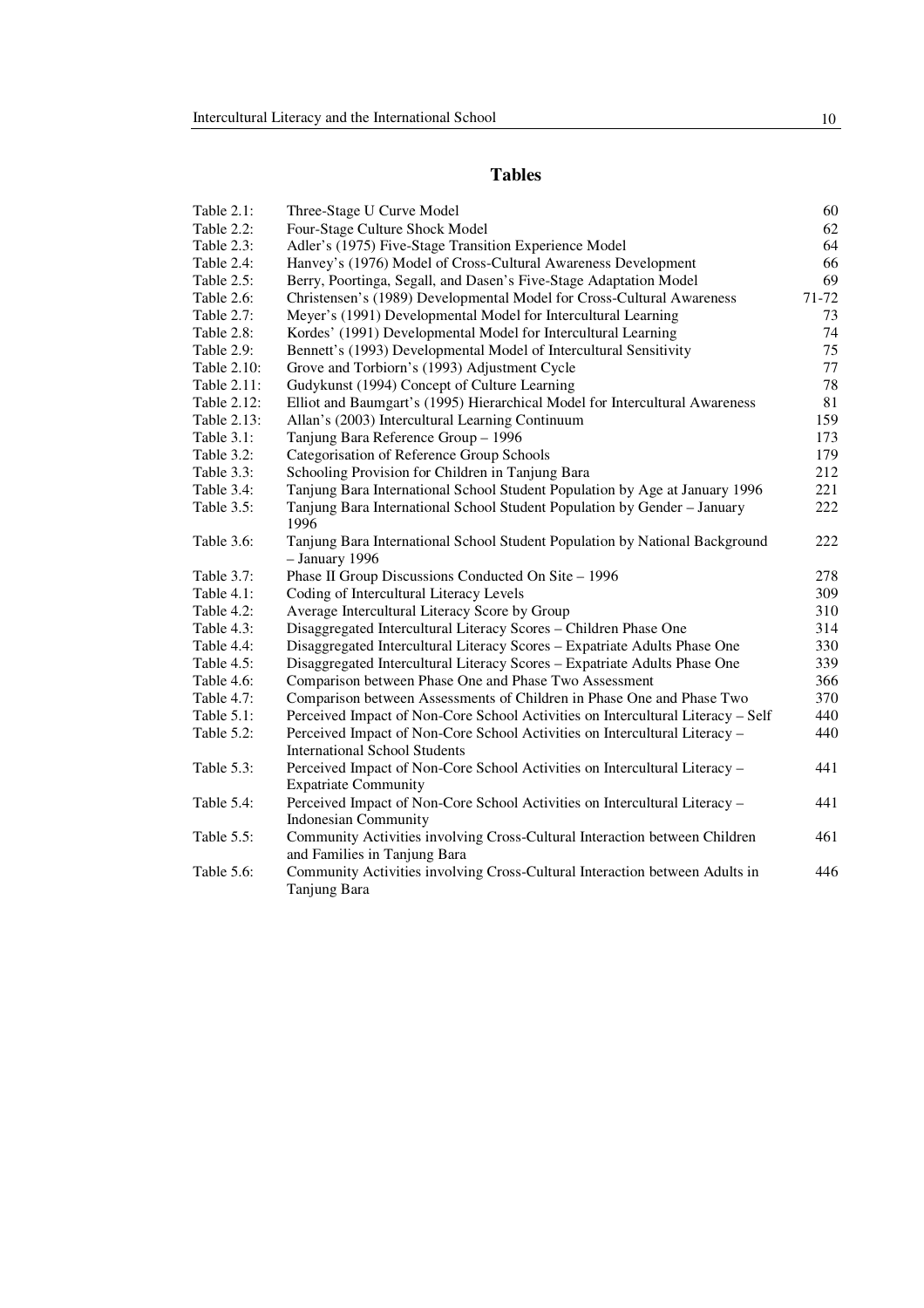### **Photographs**

| Photograph 1:  | Sangatta Lama                                                  | 202 |
|----------------|----------------------------------------------------------------|-----|
| Photograph 2:  | Sangatta Baru                                                  | 204 |
| Photograph 3:  | Tanjung Bara coal stockpile area and coal terminal             | 204 |
| Photograph 4:  | Tanjung Bara coal stockpile area and coal loader               | 205 |
| Photograph 5:  | Open cut mine, Sangatta                                        | 205 |
| Photograph 6:  | Tanjung Bara Club                                              | 207 |
| Photograph 7:  | Football field and golf course, Tanjung Bara                   | 207 |
| Photograph 8:  | Pool bar, golf course and single accommodation, Tanjung Bara   | 209 |
| Photograph 9:  | Tanjung Bara International School - a                          | 223 |
| Photograph 10: | Tanjung Bara International School - b                          | 223 |
| Photograph 11: | Tanjung Bara International School - c                          | 224 |
| Photograph 12: | 1996 Junior One class group                                    | 225 |
| Photograph 13: | 1996 Junior Two class group                                    | 226 |
| Photograph 14: | 1996 Junior Three class group                                  | 227 |
| Photograph 15: | 1996 Junior Four class group                                   | 228 |
| Photograph 16: | Assembly, Tanjung Bara International School                    | 229 |
| Photograph 17: | Tanjung Bara children visiting local Dayak community           | 230 |
| Photograph 18: | Parents, staff and children, Tanjung Bara International School | 230 |

Note: All photographs are used with permission. Photographs 1 – 11 and 16 - 18 were taken in 1991-1992 and are used with permission of the photographer, Sue Clayton. Photographs 12 to 15 are reprinted from the Tanjung Bara International School Yearbook (1996) and used with permission of Mr Terry Holland, (former) General Manager, Human Resources, Kaltim Prima Coal and Chairperson, Tanjung Bara International School Board.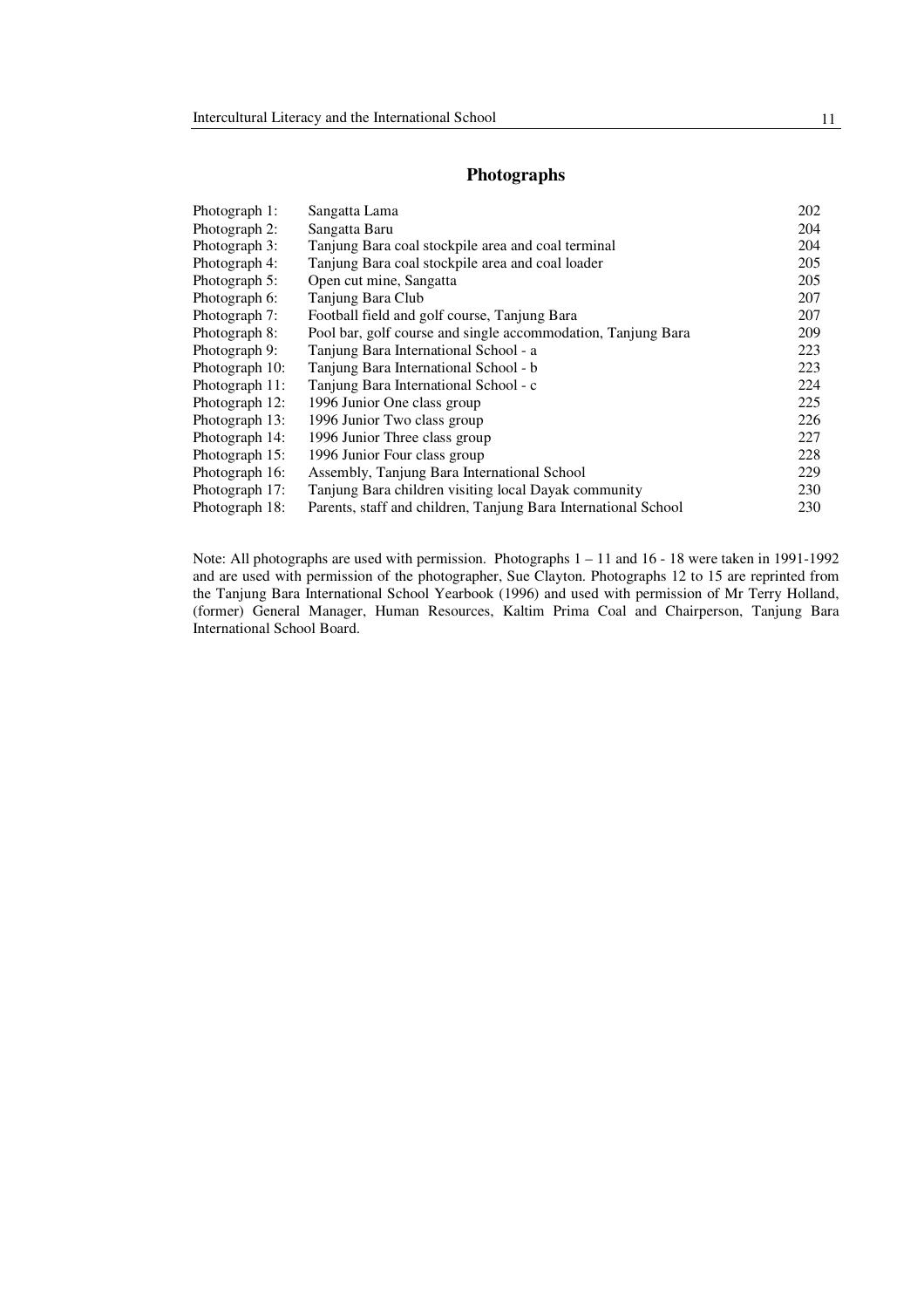## **Glossary of Terms**

| acculturation     | The process of learning a second or non-primary culture. Cultural<br>change that it is initiated by the conjunction of two or more<br>autonomous cultural systems. (Berry, Trimble and Olmedo 1986: 292)                       |
|-------------------|--------------------------------------------------------------------------------------------------------------------------------------------------------------------------------------------------------------------------------|
| angklung          | Traditional baboo musical instruments from West Java                                                                                                                                                                           |
| Anglo-American    | An ethnic and cultural background originating historically from Britain<br>or America, including former British colonies with a dominant 'Anglo'<br>culture, such as Australia and New Zealand.                                |
| Anglo-Australian  | An Australian with an ethnic and cultural background originating<br>historically from Britain.                                                                                                                                 |
| attribution       | An individual's attempt to explain other's behaviour through reference<br>to traits, disposition or situational factors                                                                                                        |
| Bahasa Indonesia  | Indonesian Language – the national language of Indonesia                                                                                                                                                                       |
| <b>Batak</b>      | Ethnic group from North Sumatra                                                                                                                                                                                                |
| batik             | Traditional Indonesian technique for dying fabric with wax releif                                                                                                                                                              |
| <b>Batu Putih</b> | 'White Rock', senior KPC housing area in Tanjung Bara                                                                                                                                                                          |
| bicultural        | Individuals, families or other contexts in which two parallel, equal-<br>status cultures co-exist                                                                                                                              |
| <b>Bontang</b>    | City to the south of Sangatta on the east coast of Kalimantan                                                                                                                                                                  |
| <b>BP</b>         | <b>British Petroleum</b>                                                                                                                                                                                                       |
| <b>Bugis</b>      | Ethnic group from Sulawasi                                                                                                                                                                                                     |
| bule              | From the term 'kerbau bule', a white-skinned buffalo, a mildly<br>derogatory term for a 'white' person                                                                                                                         |
| <b>CRA</b>        | Conzinc Riotinto of Australia, the Australian parent company of KPC.                                                                                                                                                           |
| cross-cultural    | Any situation, relationship or event which involves more than one<br>cultural group, or individuals representing more than one cultural<br>group                                                                               |
| culture           | Culture is constructed, it defines groups within and between societies,<br>it is fluid and changing, and it is learned. It is 'the shared way of life<br>of a group of people.' (Berry, Poortinga, Segall and Dasen 1992: 167) |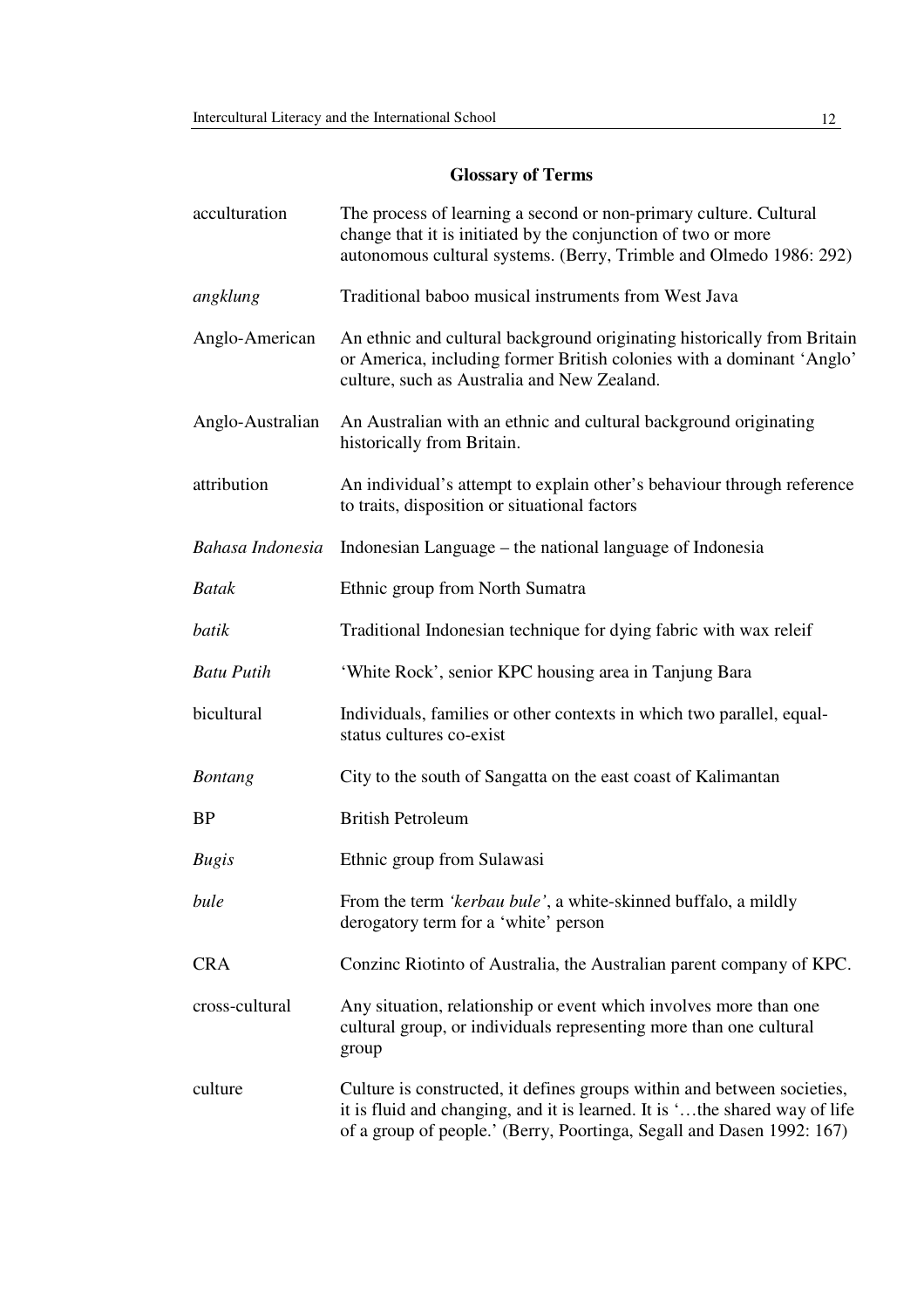| Dani                                 | Ethnic group from West Papua (formerly, Irian Jaya)                                                                                                                                                                                                                                                                      |
|--------------------------------------|--------------------------------------------------------------------------------------------------------------------------------------------------------------------------------------------------------------------------------------------------------------------------------------------------------------------------|
| <b>DEA</b>                           | Department of Education and the Arts (Tasmania) subsequently<br>renamed Department of Education, Culture and Community<br>Development (DECCD)                                                                                                                                                                            |
| enculturation                        | The process of learning one's primary culture, the culture ' in which<br>one develops' (Berry, Trimble and Olmedo 1986: 291).                                                                                                                                                                                            |
| expatriate                           | A person who has left their country of birth or official residence to<br>take up residence in a foreign country.<br>'The majority of expatriates and their families come from "first world"<br>countries and are stationed abroad on assignment for the companies<br>that employ them' (Meldenhall and Wiley 1994: 606). |
| <i>IKIP</i>                          | Institut Keguruan Ilmu Pendidikan or Teacher Training Institute                                                                                                                                                                                                                                                          |
| intercultural                        | Any situation, relationship or event which involves more than one<br>cultural group, or individuals representing more than one cultural<br>group                                                                                                                                                                         |
| international                        | Education for participation in an international world                                                                                                                                                                                                                                                                    |
| education<br>international<br>school | A school self-defined as 'international' which offers an international<br>or foreign education to expatriate and sometimes local students                                                                                                                                                                                |
| Islamist                             | Relating to political and religious movements based on philosophies of<br>fundamentalist, puritanical Islamic revival. Islamists believe that all<br>problems faced by Muslim societies can be solved only by adhering to<br>the strict tenets of Islam. (Word IQ Internet Dictionary 2004)                              |
| jam karet                            | Literally 'rubber time', an expression to denote fleixibility in keeping<br>schedules and time commitments                                                                                                                                                                                                               |
| Javanese                             | Of the ethnic group from Java                                                                                                                                                                                                                                                                                            |
| kasti                                | Traditional Indonesian sport similar to baseball and played with a<br>curved bat                                                                                                                                                                                                                                         |
| <b>KPC</b>                           | 'Kaltim Prima Coal' ('Kaltim' is an abbreviated form of Kalimantan<br><i>Timur</i> , East Kalimantan, the name of the province.)                                                                                                                                                                                         |
| LOTE                                 | Languages Other Than English                                                                                                                                                                                                                                                                                             |
| mandi                                | Indonesian-style bath using a large basin and dipper                                                                                                                                                                                                                                                                     |
| Minahasan                            | Of the Minahasa ethnic group from North Sulawesi                                                                                                                                                                                                                                                                         |